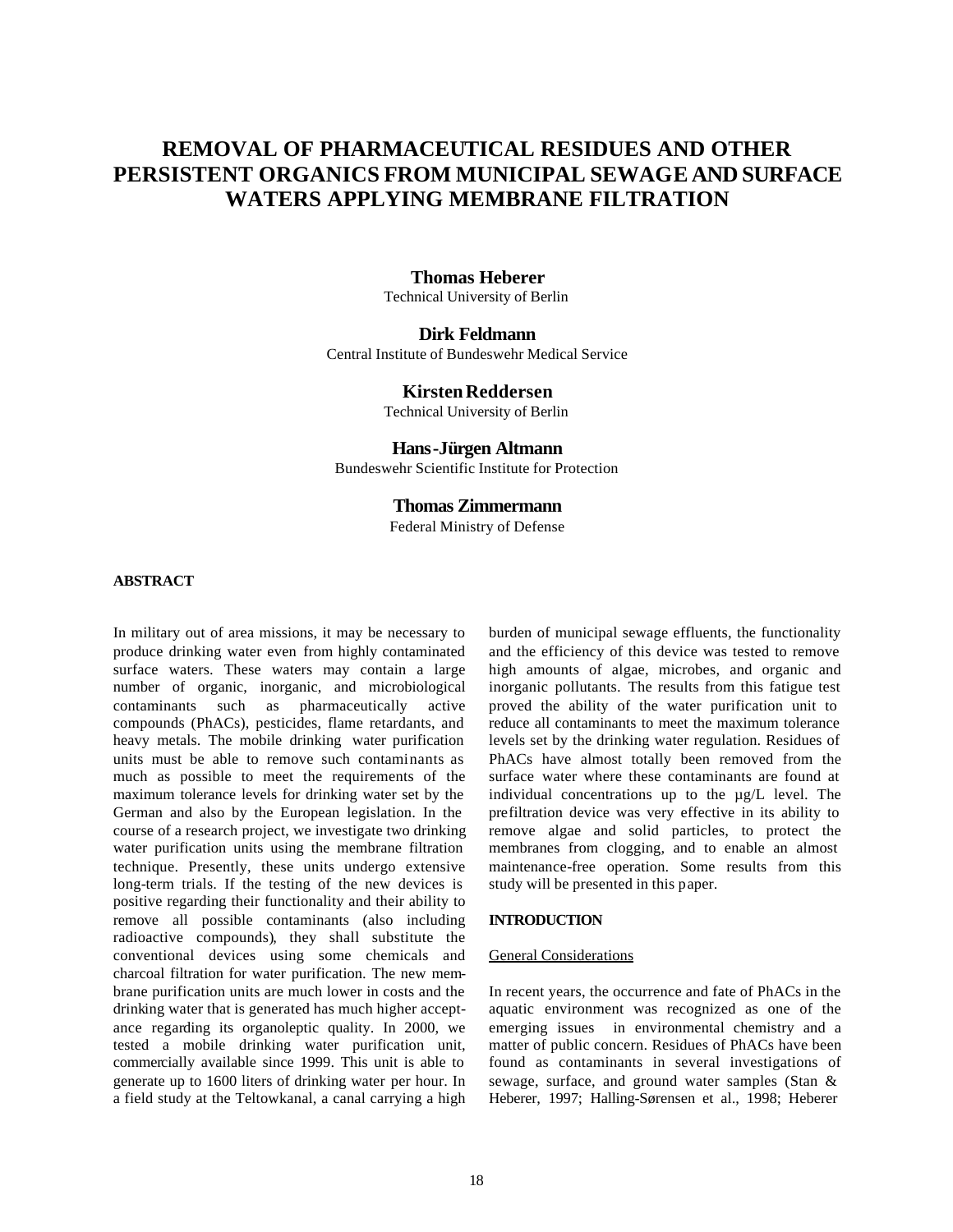& Stan, 1998; Ternes, 1998; Daughton & Ternes, 1999; Möhle et al., 1999; Wilken et al., 2000; Heberer, in press). Due to the high amounts of pharmaceuticals prescribed in human medical care, considerable amounts of persistent drug residues are passed through the municipal sewage plants which therefore act as point sources for the neighboring waters. Thus, drug residues are found at concentrations up to the µg/l-level in surface waters contaminated by municipal sewage effluents. Wherever contaminated surface water is used for ground water recharge in drinking water production, the polar drug contaminants can also cause problems to drinking water supplies by leaching into the ground water aquifers of the drinking water plants (Heberer et al., 1997 & 2001; Heberer, in press).

In general, there is a need to focus on reducing or if possible eliminating the release of organic compounds into surface water. This may be achieved by restricting their use or by using modern technologies such as new, highly effective sewage treatment technologies. The use of some organic contaminants may be prohibited to protect the aquatic environment but the main purpose of pharmaceuticals is given by their medical indication. Thus, the use of a particular compound can and should not be generally banned for environmental reasons. Nevertheless, restrictions for their use may be desirable and achievable in the future. This may be especially important with regard to possible effects such as resistances of bacteria against antibiotics. As far as the medical indication allows, drugs showing a negative environmental behavior in environmental risk assessment studies could and should be replaced by other compounds.

Many of the above mentioned aspects have already been discussed and will possibly be put into future legislation. In the meantime, it is necessary to assess the present situation. PhACs occur at concentrations up to the µg/L-level in surface water and in a few cases, at very low concentrations also in ground and drinking water. These low concentrations may, from a toxicological point of view, not be harmful to humans but their occurrence in ground or drinking water is also not desirable from a hygienic point of view (Heberer & Stan, 1998; UBA, 2000) or with regard to the precautionary principle. Thus, there is a need to develop and study new drinking water treatment technologies to remove such organic contaminants from drinking water.

## Aims of The Research Project Funded by the German Ministry of Defense

In 1999, the German Ministry of Defense initiated a research project on this issue. This project has three defined objectives. The first one is the investigation of PhAC residues in ground water wells used for drinking water production by the German Army. Secondly, the occurrence and fate of PhAC residues in the effluents from an Army hospital in Berlin is currently under investigation. This is done both by calculations of the pharmaceutical loads deriving from prescription amounts and knowledge on pharmacokinetics and by confirmatory measurements of target compounds in the individual and combined hospital effluents. The fate of these residues will be investigated down to the sewage treatment plants and the receiving surface waters. A final goal is to provide an environmental risk assessment for the compounds discharged from this particular hospital and to compare and apply these results to other military and civil hospitals. In the third part of this project we investigate the effectiveness of new, mobile drinking water treatment techniques for the removal of PhACs, some other contaminants, and microbes.

## Use of Mobile Drinking Water Purification Units in Foreign Military Missions

In the course of foreign military missions, a reliable and save drinking water supply for the soldiers and the other military personnel is one of the most important logistics and has to be guaranteed. Public water supply is often not available (not sufficient, damaged, or destroyed) or safe. Thus, it may be necessary to produce sufficient and clean drinking water even from highly contaminated surface water. Such waters may contain various organic, inorganic, and microbial pollutants such as PhACs, pesticides, industrial chemicals, heavy metals, or pathogen bacteria. Independent of the origin of the surface water, the mobile drinking water purification units have to reduce the concentrations of any contaminant as much as possible to supply hazardous-free drinking water to the costumers and to meet the requirements of the European drinking water regulations (EEC, 1980; 1998) or additional standards (e.g. STANAG 2136). The requirements for drinking water purification units designed for military use are even stronger than those for civil use as they also have to guarantee the removal of any kind of nuclear, biological, and chemical contaminations (NBC).

Conventional mobile purification units need many personnel for maintenance and large amounts of chemicals and active charcoal. Drinking water produced by conventional techniques meets all regulations but often lacks in acceptance among the costumers due to the way it is produced by using chemicals and charcoal powder and due to turbidity problems. With regard to their growing international duties, the Bundeswehr decided to replace the conventional purification units by modern ones using membrane filtration for purification. Before these units are used in military missions, they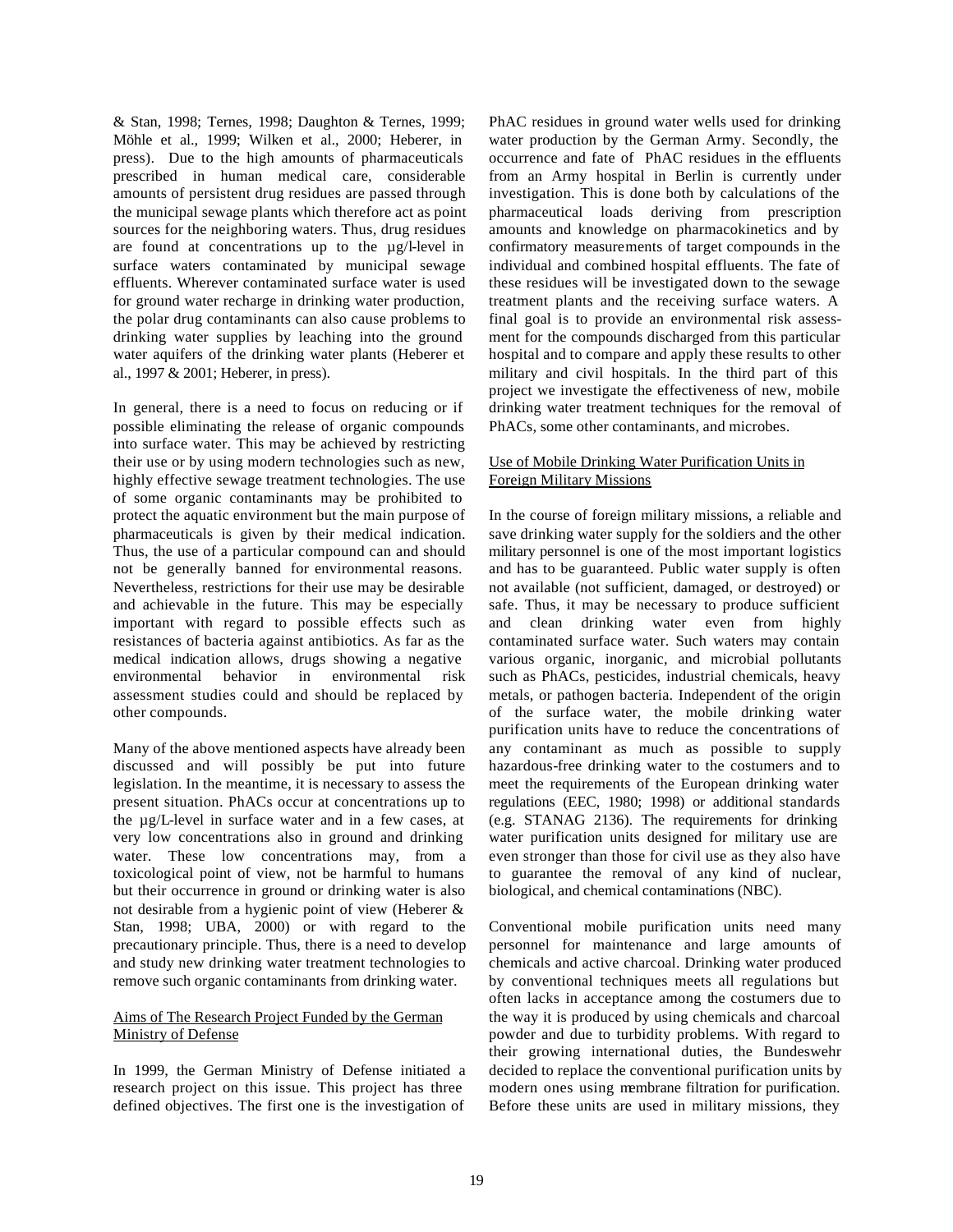need to be tested over a long time-scale under extreme and "worst-case" conditions such as large amounts of various contaminants (including NBC), cold and hot temperatures, and high humidity.

In this paper the first results from our field investigations on the performance of a mobile drinking water purification unit at an urban canal highly polluted by municipal sewage effluents, are presented. This system which uses bag filter pre-filtration, reverse osmosis, UV-radiation (optional), and chlorination (optional) for water treatment is also commercially available.

## **DESCRIPTION OF THE MOBILE PURIFICA-TION UNIT, THE FIELD SITE AND THE ANALYTICAL METHODS**

## Description of the Mobile Water Purification Unit

The field study at the Teltowkanal was carried out with the mobile drinking water purification unit WTC 1600

GT (Figure 1), commercially available from Alfred Kärcher GmbH & Co., Winnenden, Germany. It has been designed to generate drinking water from surface, river, sea, and brackish water. The capacity of the unit has been calculated to produce a minimum of 1600 liters of drinking water per hour (only in single pass mode) meeting the requirements of the European and the German drinking water regulation (TVO).

The tested unit consisted of the following components: A power supply generator, a raw water supply pump (including a connection hose and a device for floating use), a pre-filtration unit (duplex bag filters with a particle separation <0.5 µm abs.), two water-cooled high pressure pumps, and a reverse osmosis unit using cross-flow technique (figure 2), a UV-disinfection unit, a post chlorination unit, a heating unit (to operate the system at very low temperatures), automatic cleaning device, measurement technology (e.g. for conductivity measurements), a control box (SPS control) to operate the unit automatically, and a one axis trailer.



Figure 1: Photography of the mobile drinking water purification unit Kärcher TWC 1600 GT at the field site near the Teltowkanal in September 2000.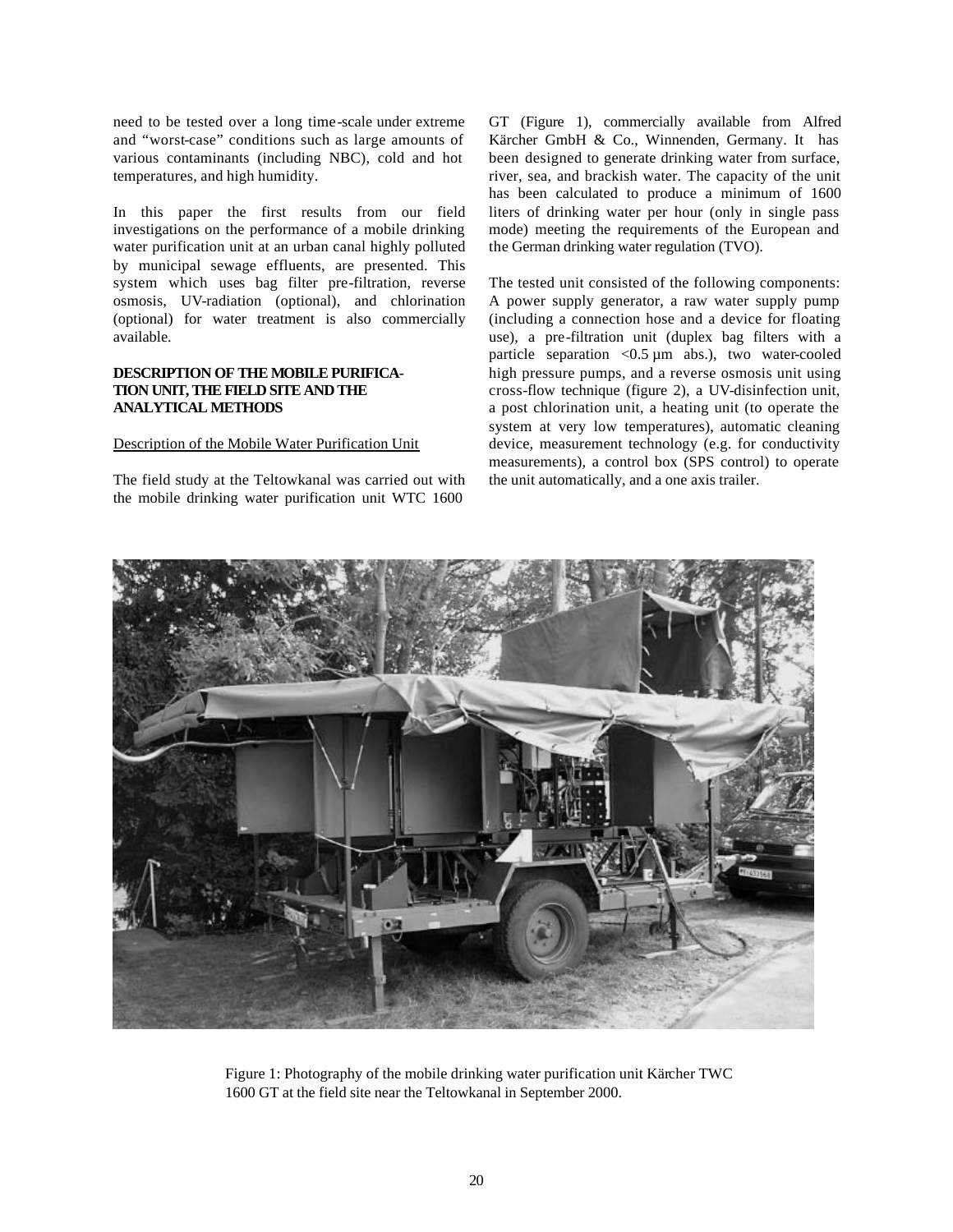| Specifications:                  |                                                                                                        |
|----------------------------------|--------------------------------------------------------------------------------------------------------|
| Operation temperatures (air):    | -32 $\rm{^{\circ}C}$ to +49 $\rm{^{\circ}C}$ , below 0 $\rm{^{\circ}C}$ the heating system is required |
| Storage temperatures:            | -40 $^{\circ}$ C to +72 $^{\circ}$ C                                                                   |
| Raw water temperature:           | 0 to $+49^{\circ}$ C                                                                                   |
| Humidity:                        | 5 to 100%                                                                                              |
| Sea level:                       | 0 to 3000 meters above sea level                                                                       |
| Turbidity (NTU):                 | < 150                                                                                                  |
| pH:                              | $5-9$                                                                                                  |
| Mechanical resistance:           | 3.5 <sub>g</sub>                                                                                       |
| Raw water exploitation :         | 40-50%                                                                                                 |
| Membrane elements:               | Eight Filmtec SW 30 4040                                                                               |
| Desalination rate:               | $<$ 99.7 % nominal                                                                                     |
| Raw water needed for operation : | about 4000L/h                                                                                          |
| Drinking water output (min.):    | 1600 liters per hour in single-pass mode (figure 3)                                                    |
|                                  | 600 liters per hour in double-pass mode (figure 4)                                                     |
| Max. salt content:               | 55,000 ppm                                                                                             |
| Operating pressure :             | max. 69 bar                                                                                            |
| Raw water pressure:              | $1.5-3bar$                                                                                             |
| Noise (generator):               | max. $53 \text{ dB}(A)$                                                                                |
| Sizes:                           | length: 2.8 meters; width: 1.6 meters; height: 1.05 meters                                             |
| Weight (without trailer):        | 1550 kg                                                                                                |
|                                  |                                                                                                        |



Figure 2: Photography of the reverse osmosis module of the mobile drinking water purification unit Kärcher TWC 1600 GT. High pressure pumps on the left and pressure pipes (eight 40'' membrane modules) of the reverse osmosis (right).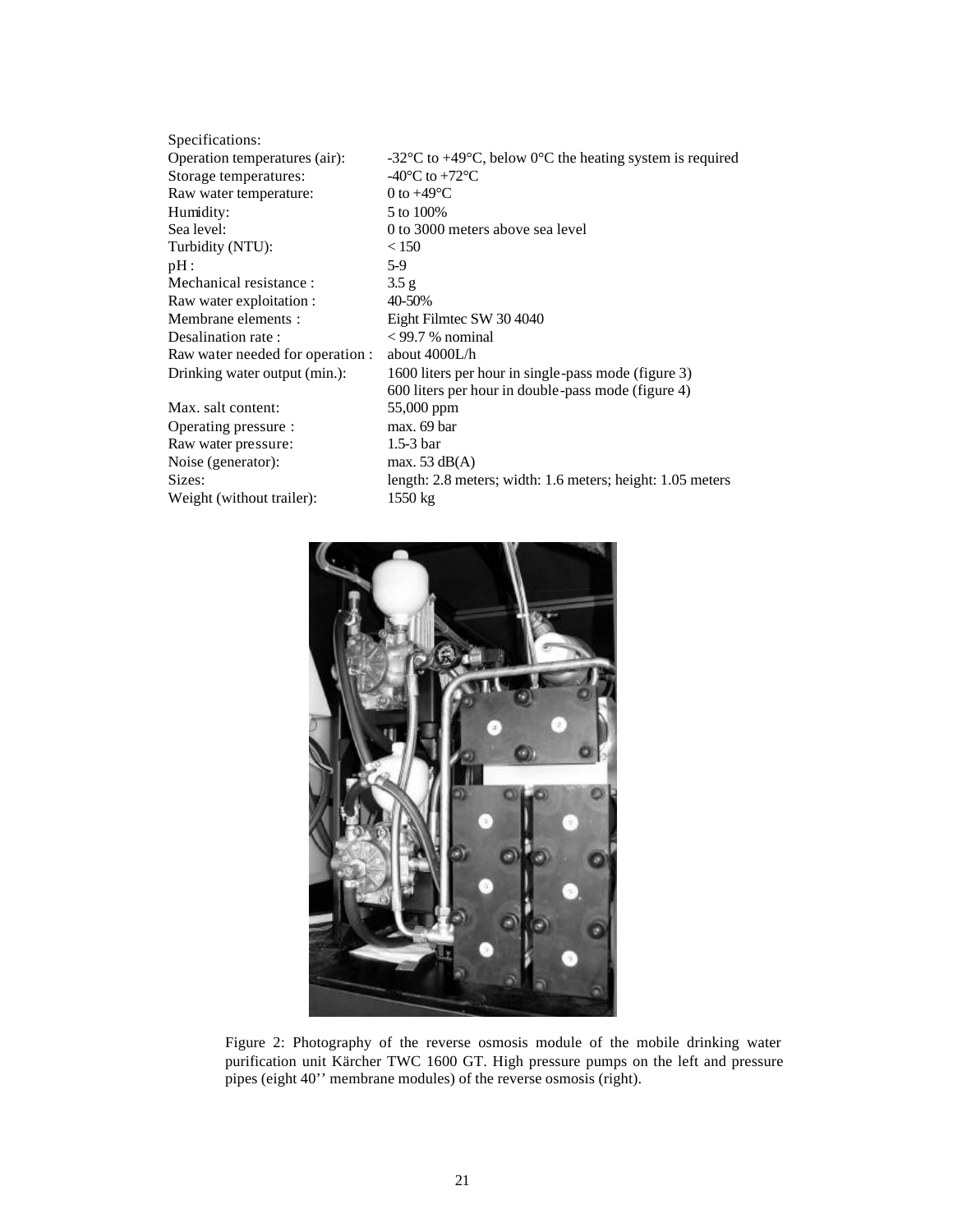

Figure 3: Flowscheme of the reverse osmosis unit operated in single pass-mode (generation of up to 1600 liters of drinking water per hour).



Figure 4: Flowscheme of the reverse osmosis unit operated in double pass-mode (generation of up to 600 liters of drinking water per hour).

As shown in Figure 3, the unit is ususally operated only in single-pass mode. The concentrate obtained from the first six membrane modules is again applied to the last two modules to increase the raw water extration yields. In case of nuclear cotaminations, the unit has to be run in double-pass mode, shown in Figure 4.

Description of the Field Site Where the Study Was Carried Out in September 2000

The performance of the drinking water purification unit was tested for more than one year at different (extreme) environmental conditions using all possible kinds of contaminants (including NBC). The purpose of our field trial carried out in September 2000 was to check the

performance of the mobile drinking water purification unit under realistic but also under "worst-case" conditions. We wanted to test various contaminants but our main target compounds were the PhACs that have never been tested before.

What was needed for the field trial was a "natural" surface water containing municipal sewage discharges, contaminants from other sources, and many algae and particulates to test the practical performance including blocking of the pre-filtration unit. Thus, the Teltowkanal, a shallow canal located in the southern districts of Berlin, (Figure 5) was selected for the field study because it carries the highest loads of sewage discharges of all Berlin water ways. Additionally, it also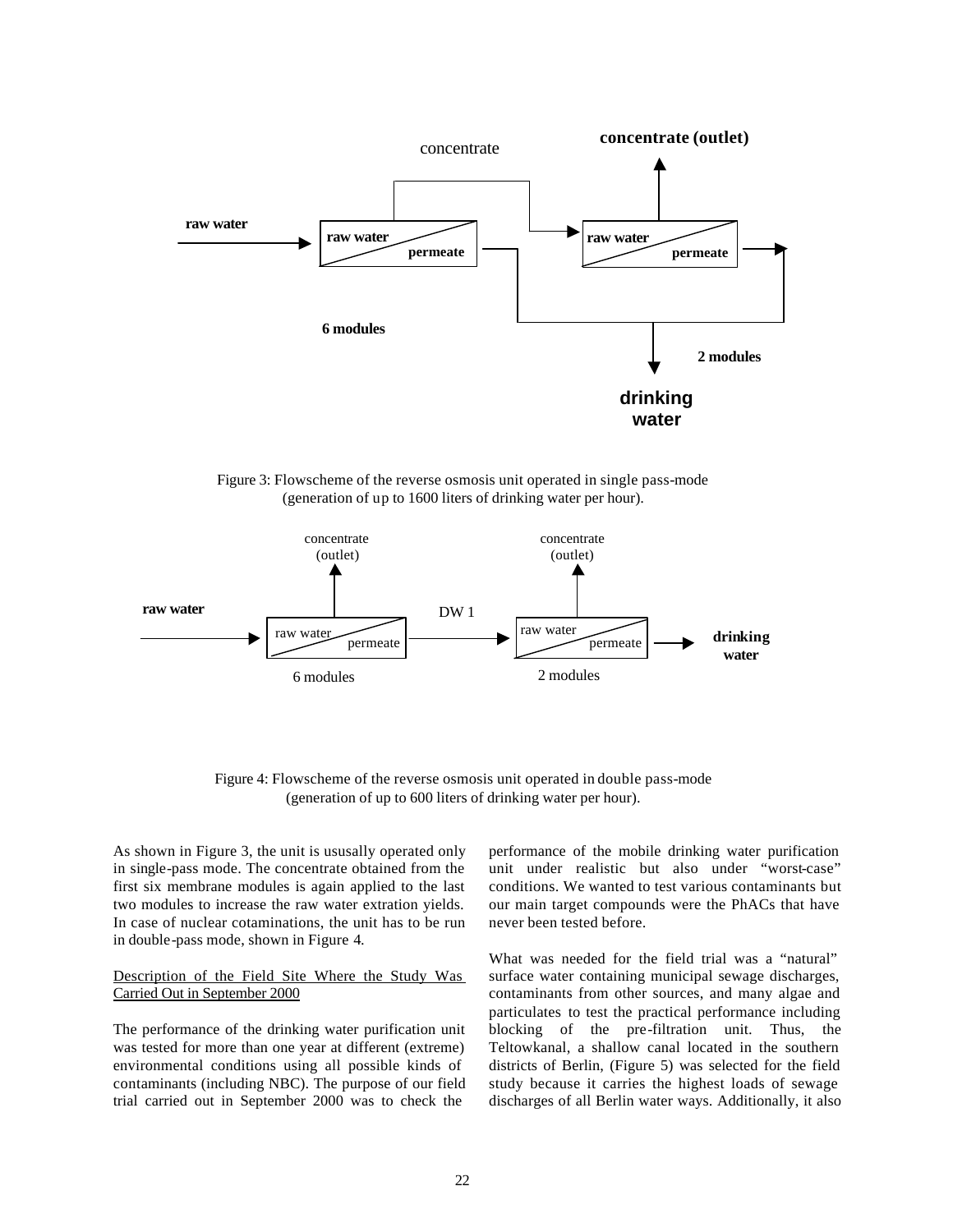contains many algae and much particulate organic matter that is distributed in the surface water by the shipping traffic. The Teltowkanal was build between 1901 and 1906 (SenStadtUm, 1987) and used as drainage for rainwater and industrial wastewater from districts formerly located outside of Berlin. It was also used as a shipping canal for industrial supply and as a short cut for the shipping routes between the rivers Oder and Elbe. The Teltowkanal has a total length of approximately 35 kilometers and connects the rivers Dahme and Havel (SenStadtUm, 1987). Today, it is characterized by high proportions of sewage effluents being discharged into the canal by the municipal sewage treatment plants (STPs) in Stahnsdorf and by Berlin's two largest STPs in Waßmannsdorf and Ruhleben (only from April to October). In several sections of the canal, the municipal sewage effluents account for up to 40 percent of the average surface water flow (SENSUT, 2000), but under extreme conditions (dry periods with low surface water flows) the proportions of municipal sewage may also reach up to 84 percent (SENSUT, 2000). As far as contaminations from municipal sewage discharges are concerned, the surface water of the Teltowkanal represents some kind of "worst-case scenario." As shown in Figure 5, the field study was carried out downstream from the sewers of the STPs Waßmannsdorf and Ruhleben to guarantee a high degree of contamination by municipal sewage effluents in the raw water.

#### Parameters and Analytical Methods

All samples were analyzed for various organic contaminants including pesticides, polycyclic aromatic hydrocarbons (PAHs), polychlorinated biphenyls (PCBs), and volatile compounds (chlorinated VOCs and BTX) using standardized test methods (DIN, German industrial standard methods). Standard methods were also applied for the analysis of some heavy metals, kations, anions, and microbes. Additionally, the samples were analyzed for 23 environmentally important organic contaminants including some PhACs and two flame retardants. Until now, no standard methods are available for these contaminants. Thus, we used a multi-method described below.



Figure 5: Map showing the field site at the Teltowkanal in Berlin, Germany, were the study was carried out in September 2000.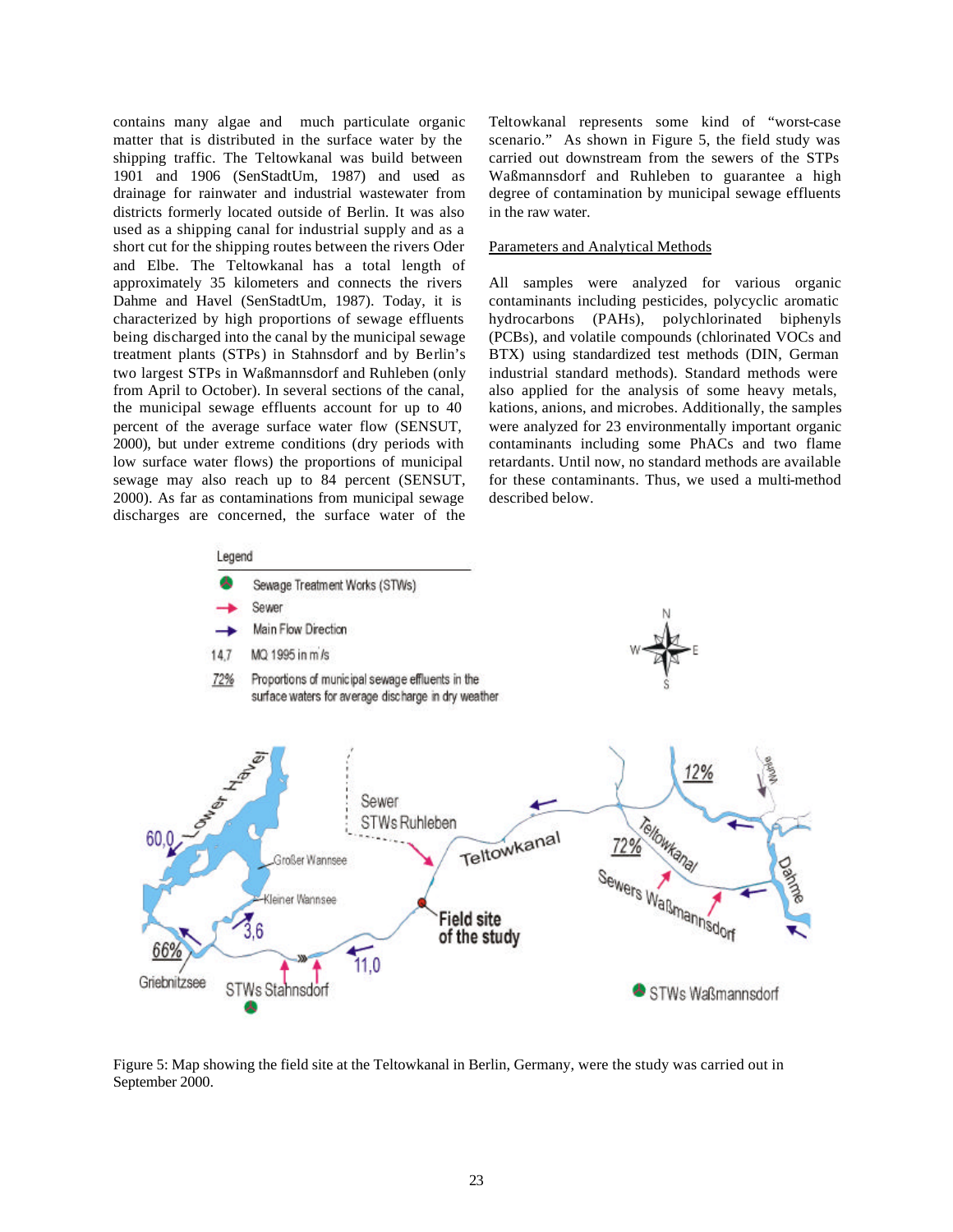Analytical method for the determination of some PhACs, flame retardants, and other polar contaminants: All samples were filtered using 0.45 μm cellulose nitrate membrane filters and stored at 4°C prior to analysis. The pharmaceutical residues were analyzed using a multi-method described by Heberer et al. (1998) and Reddersen & Heberer (in prep.). For trace analysis, the samples were concentrated from (up to) one liter down to a final sample volume of 0.1 µl (concentration factor: up to 10,000). The method applies solid-phase extraction (SPE) using non-endcapped reversed-phase octadecyl adsorbent for the extraction of the analytes from the water samples. The extracted residues were then derivatized using pentafluorobenzyl bromide as derivatization reagent. The remaining residues were dissolved and analyzed applying gas-chromatographymass spectrometry (GC-MS) using selected ion monitoring (SIM). The recoveries of the analytes were between 70 and 110 percent. For quality control, a suitable surrogate standard (2-(4-chorophenoxy)butyric acid) was added to the samples before sample preparation. The detection limits for the pharmaceuticals are between 1 and 10 ng/L, depending on the individual compounds, the sample volume and the sample matrix (Reddersen & Heberer, in prep.).

#### **RESULTS OF THE FIELD TRIAL**

#### **Introduction**

The WTC 1600 GT water purification unit was tested on September 5 and 6, 2000, at the Teltowkanal in Berlin, Germany. Its performance was run in single-pass (09/05/00) and double-pass mode (09/06/00) without additional purification such as UV disinfection or chlorination. This resulted in a total of more than 5000 individual values obtained and evaluated in terms of the field trial. Although the surface water of the Teltowkanal contained much organic matter such as algae and solid particles, the pre-filtration and the whole system worked with high reliability. The operational life of the bag filters used for pre-filtration varied between 1.5 and 2.5 hours depending on the shipping traffic in the canal. Whenever a bag filter was blocked, the system switched automatically (by pressure control) to the second filter without interrupting the purification

process. In the following sections, selected results showing the performance of the purification unit in single-pass mode are presented.

## Organic Parameters Including PhACs, Pesticides and Some Polar Organics

Several PhACs, pesticides, flame retardants, and other polar contaminants were detected in the surface water of the Teltowkanal at maximum individual concentrations up to 2.1 µg/L (detected for tris-(chloroisopropyl) phosphate). As shown for some PhACs in Figure 6, temporal fluctuations of the concentrations were observed for several compounds. Due to the high proportions of municipal sewage effluents the fluctuating loads for the individual PhACs are still reflected by their varying surface water concentrations. Other compounds such as clofibric acid (metabolite of blood-lipid regulating compounds) were detected at almost constant concentrations (between 140 and 160 ng/L, Figure 6) over the whole sampling period (from 8 a.m. to 6 p.m.). This effect may be explained by the individual application practice and by differences in excretion.

In the finished water of the drinking water purification unit, none of the investigated PhACs or any other organic contaminant was detected at significant concentrations, neither when the system was operated in the single-pass mode nor when it was operated in the double-pass mode. The concentrations of all contaminants detected in the surface water of the Teltowkanal were reduced to concentrations below the analytical limits of detection (Table 1). Figures 7 and 8 show the varying concentrations of two PhACs in the raw water from the Teltowkanal and the efficacy of their removal in single-pass mode by the tested drinking water purification unit. The removal rates, which were calculated from the average raw water concentrations and the average finished water concentrations, are also shown in Table 1. In those cases, where the analytes were not detected in the permeate samples, the minimum removal rate was calculated from the individual limit of detection.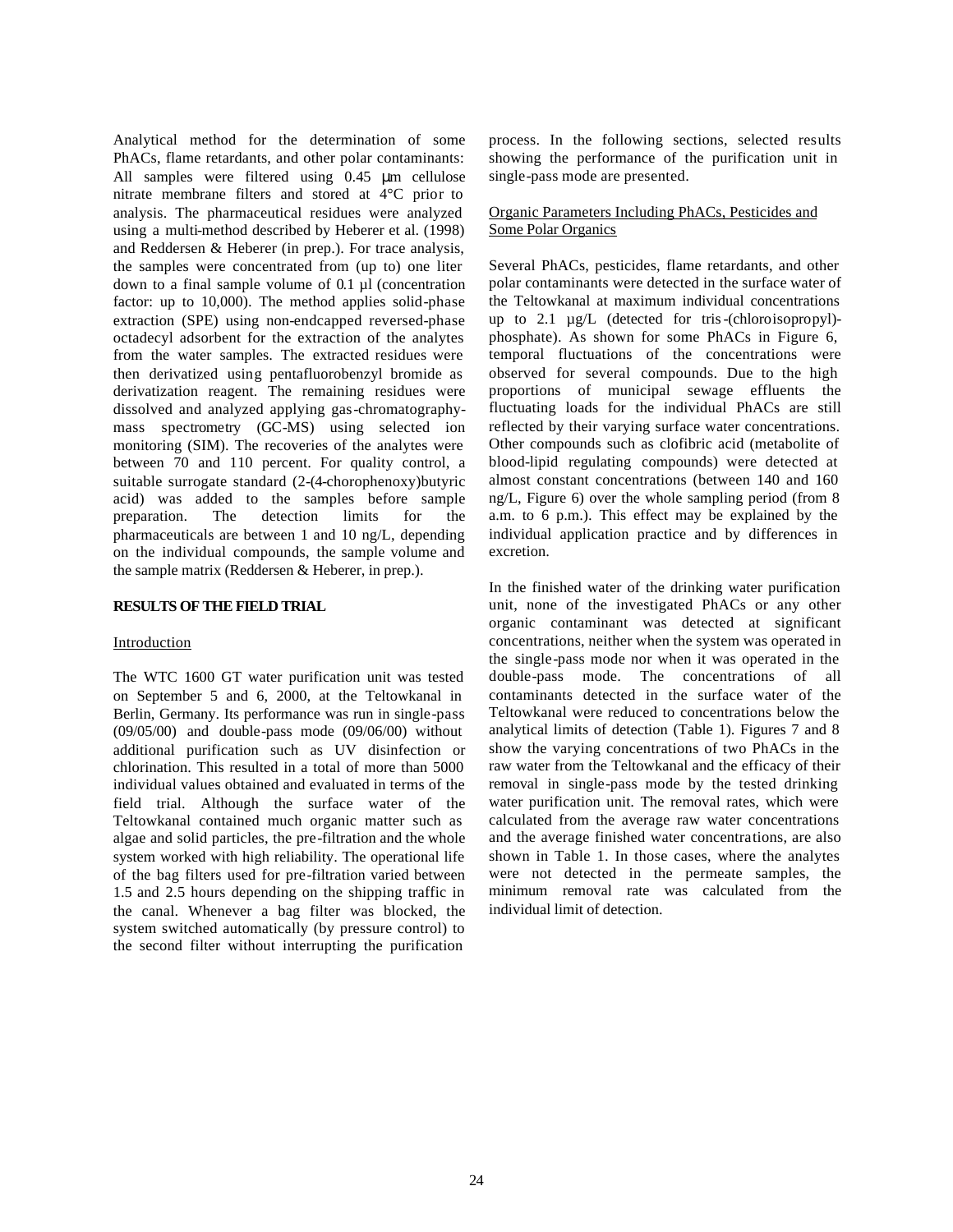

Figure 6: Temporal fluctuations of the concentrations measured for different drug residues at the selected location in the Teltowkanal. Repeated sampling on September 5, 2000.



Figure 7: Concentrations of clofibric acid in the raw water from the Teltowkanal and in the permeate from the drinking water purification unit. Results from 09/05/00, when the system was operated in single-pass mode.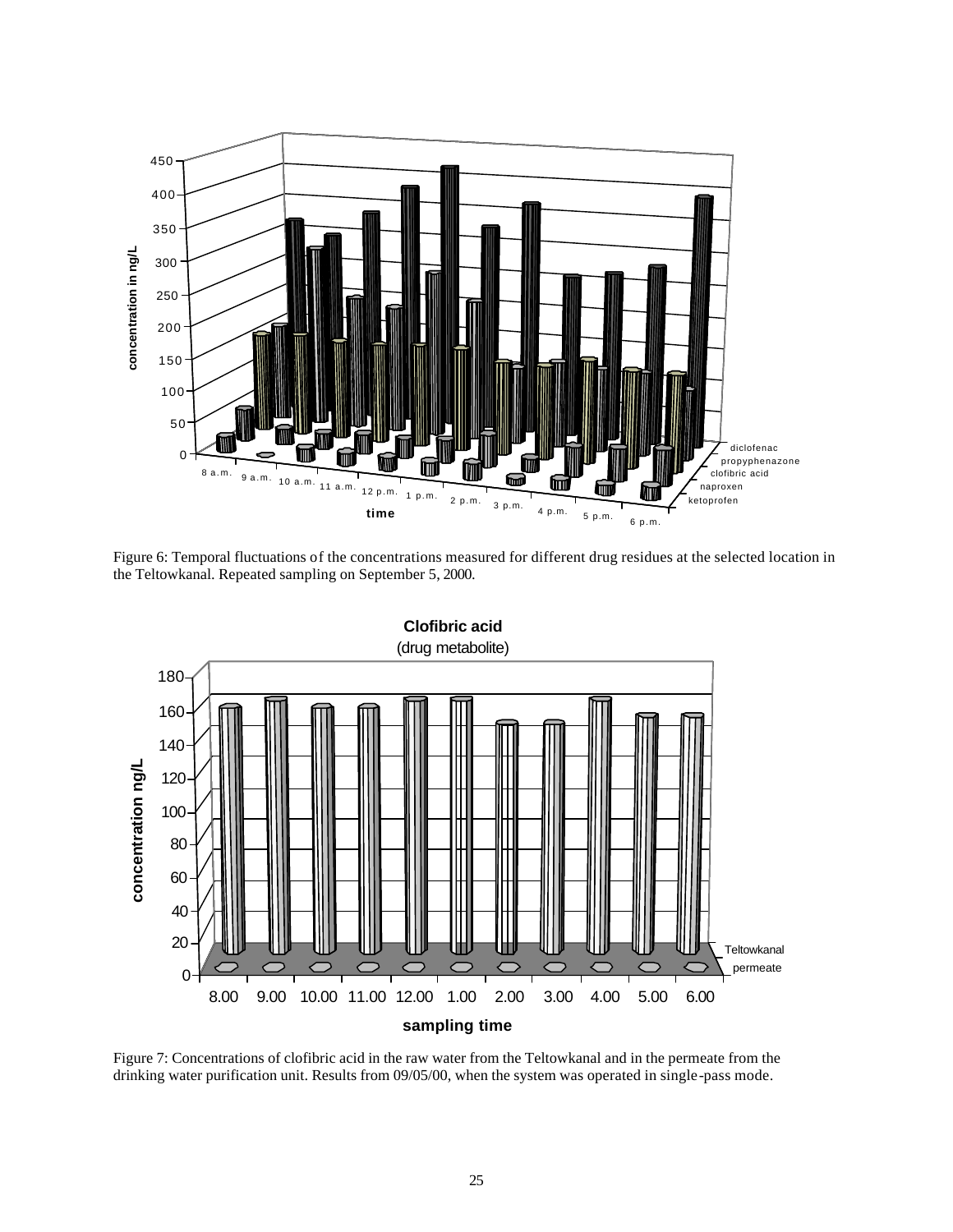

Figure 8: Concentrations of diclofenac in the raw water from the Teltowkanal and in the permeate from the drinking water purification unit. Results from 09/05/00 when the system was operated in single-pass mode.

Table 1: Average concentrations of selected contaminants in the raw water from the Teltowkanal and in the permeate after water purification using single-pass mode (09/05/00). Removal rates were calculated from the average raw water concentrations and the average permeate concentrations; and when analytes were not detected in the permeate samples, from the individual limit of detection.

[n.d.: not detected (below the limit of detection).]

| Parameter                         | Average raw water<br>Average permeate |               | Removal rate in % |  |
|-----------------------------------|---------------------------------------|---------------|-------------------|--|
|                                   | concentration                         | concentration |                   |  |
| Anonymous*                        | $290$ ng/L                            | n.d.          | >99.7             |  |
| Caffeine                          | $430$ ng/L                            | n.d.          | >99.8             |  |
| Carbamazepine                     | 330 ng/L<br>n.d.                      |               | >99.7             |  |
| Clofibric acid                    | $155$ ng/L                            | n.d.          | >99.4             |  |
| Diclofenac                        | $329$ ng/L                            | n.d.          | >99.7             |  |
| Naproxen                          | $38 \text{ ng/L}$                     | n.d.          | > 95.0            |  |
| N-(phenylsulfonyl)sarcosine       | $1143$ ng/L                           | n.d.          | >99.9             |  |
| Propyphenazone                    | $170$ ng/L                            | n.d.          | > 99.4            |  |
|                                   |                                       |               |                   |  |
| Diurone                           | $100$ ng/L                            | n.d.          | >99.8             |  |
| Mecoprop                          | 93 ng/ $L$                            | n.d.          | >98.9             |  |
|                                   |                                       |               |                   |  |
| Tris-(chloroethyl)phosphate       | $360$ ng/L                            | $< 10$ ng/L   | >97.2             |  |
| Tris-(2-chloroisopropyl)phosphate | $945$ ng/L                            | $< 10$ ng/L   | >98.9             |  |

\* This compound has been identified as a metabolite of a pharmaceutical substance (Reddersen et al., in prep.). The identity of this compound cannot be publicized because of potential legal ramifications (Reddersen et al., in prep.).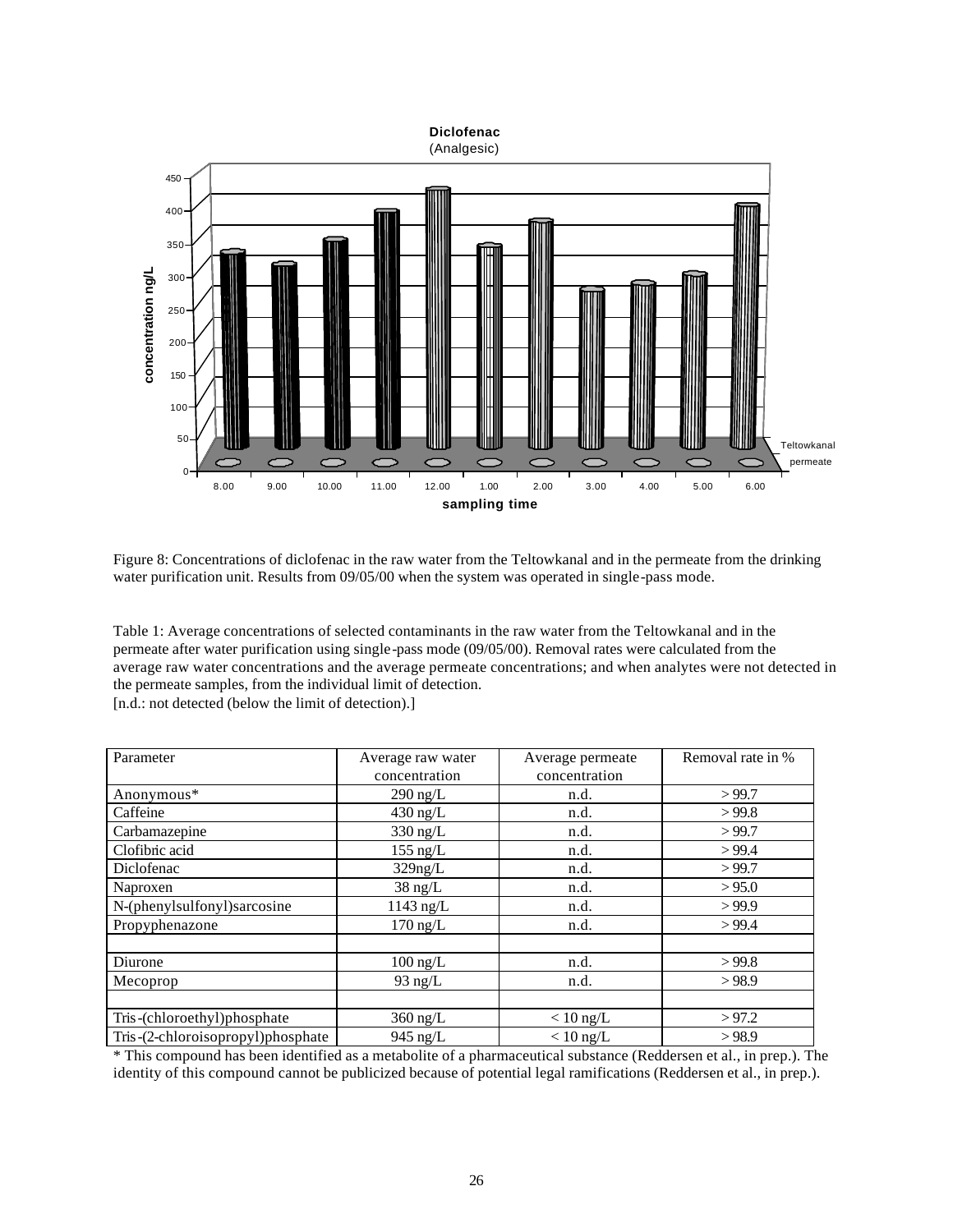#### Microbiology

As shown in Table 2, large amounts of bacteria including several species of faecal bacteria were detected in the surface water of the Teltowkanal (raw water). In the permeate the number of bacteria was almost totally reduced by the drinking water purification unit. Cross-contaminations during sampling or transport may be possible at a low extent. This may explain the low number of positive counts in the permeate samples.

#### Inorganic Parameters

As already shown for the organic contaminants, only small amounts of heavy metals, cations or anions were

detected in the permeate from the drinking water purification unit, regardless of operating the system in single- or double-pass mode. The concentrations of all contaminants detected in the surface water of the Teltowkanal were reduced significantly often to concentrations below the analytical limits of detection (Table 3). The removal rates, which were calculated from the average raw water concentrations and the average permeate concentrations, are also shown in Table 3. In those cases, where of the analytes were not detected in the permeate samples, the minimum removal rate was calculated from the individual limit of detection.

| single pass mode                                                          |          | 8.00 a.m.                | 10.00 a.m.   | $12.00$ p.m. $2.00$ p.m. |                     | 4.00 p.m.    | 6.00 p.m  |
|---------------------------------------------------------------------------|----------|--------------------------|--------------|--------------------------|---------------------|--------------|-----------|
| colony count $20^{-1}$ /. $2^{\circ}$ C                                   | canal    | 1000<br>$\triangleright$ | >1000        | >1000                    | >1000               | >1000        | >1000     |
| colony count 20 $^+/$ - 2 $^{\circ}$ C                                    | permeate |                          | 2            | 3                        | $\Omega$            | 4            | 2         |
| colony count $36 \frac{4}{5}$ . 1 <sup>o</sup> C                          | canal    | 1000<br>$\geq$           | >1000        | >1000                    | >1000               | >1000        | >1000     |
| colony count $36 \frac{4}{5}$ . 1 <sup>o</sup> C                          | permeate | E.coli/                  | 3<br>E.coli/ | 6<br>$E_{\rm}.colli/$    | $\Omega$<br>E.coli/ | 4<br>E.coli/ | E.coli/   |
| E.coli / specific Enterobacteriaceae                                      | canal    | coliforms                | coliforms    | coliforms                | coliforms           | coliforms    | coliforms |
| E.coli / specific Enterobacteriaceae                                      | permeate | negative                 | negative     | negative                 | negative            | negative     | negative  |
| Streptococcus faecalis / S. faecium                                       | canal    | positive                 | positive     | positive                 | positive            | positive     | positive  |
| Streptococcus faecalis / S. faecium<br>sulfite-reducing anaerobic growing | permeate | negative                 | negative     | negative                 | negative            | negative     | negative  |
| <b>bacteria</b><br>sulfite-reducing anaerobic growing                     | canal    | positive                 | positive     | positive                 | positive            | positive     | positive  |
| bacteria                                                                  | permeate | negative                 | negative     | negative                 | negative            | negative     | negative  |

## Table 2: Selected results from the microbial investigations

Table 3: Average concentrations of selected inorganic parameters in the raw water from the Teltowkanal and in the permeate after water purification using single-pass mode (09/05/00). Removal rates were calculated from the average raw water concentrations and the average permeate concentrations and, when analytes were not detected in the permeate samples, from the individual limit of detection.

| Parameter | Average raw water      | Average permeate | Removal rate in % |
|-----------|------------------------|------------------|-------------------|
|           | concentration          | concentration    |                   |
| Aluminium | $0.39 \mu g/L$         | $< 0.04 \mu$ g/L | > 87.2            |
| Ammonia   | $0.34 \text{ mg/L}$    | $< 0.05$ mg/L    | > 85.3            |
| Borate    | $0.24 \text{ mg/L}$    | $< 0.05$ mg/L    | >79.5             |
| Iron      | $0.77 \mu$ g/L         | $< 0.05 \mu g/L$ | >93.5             |
| Nitrate   | 18.84 mg/L             | $< 1.0$ mg/L     | > 94.7            |
| Nitrite   | $0.39 \text{ mg/L}$    | $< 0.01$ mg/L    | >97.4             |
| Phosphate | $0.96 \,\mathrm{mg/L}$ | $< 0.2$ mg/L     | >79.2             |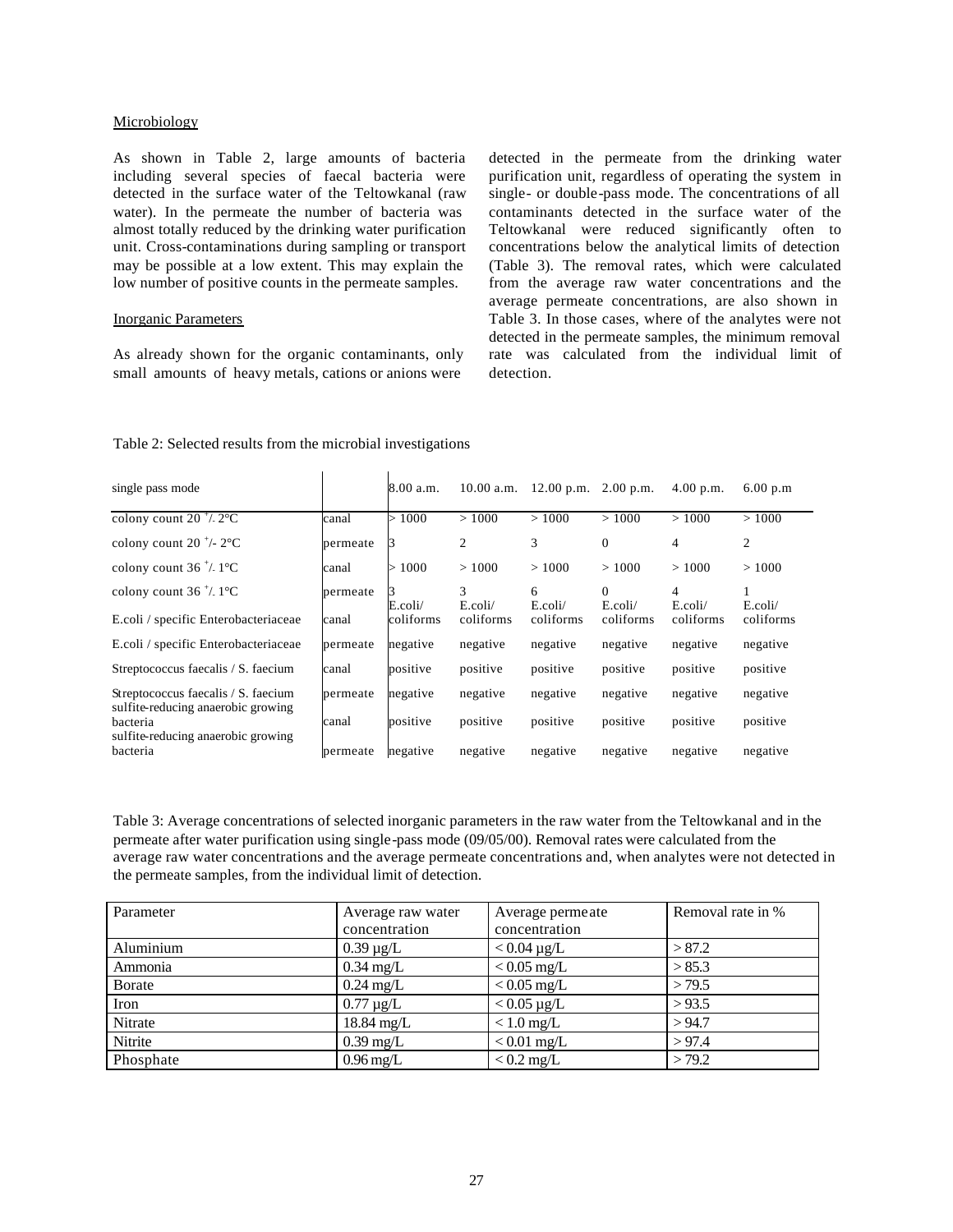#### **CONCLUSIONS**

The field trial of the mobile drinking water purification unit WTC 1600 GT showed the high efficiency and reliability of modern purification units applying membrane filtration. All contaminants detected in the surface water of the heavily polluted Teltowkanal, such as PhACs, pesticides, flame retardants, heavy metals, anions, and cations, were effectively removed by the system. For the spectrum of compounds investigated, the application of the double-pass mode was not found to be necessary. Double-pass mode operation is, however, inevitable to remove nuclear contaminations. Although the surface water of the Teltowkanal contained much organic matter such as algae and solid particles, the pre-filtration and the whole system worked with high reliability. The operational life of the bag filters used for pre-filtration varied between 1.5 and 2.5 hours depending on the shipping traffic in the canal. The generated drinking water meets all requirements set by the German and European drinking water regulations and by some other regulations such as NATO STANAG 2136.

## **OUTLOOK**

This year in September, the performance of a prototype of another purification unit will be tested under "worstcase" conditions in another field trial. This newly designed system also applies membrane filtration (ultrafiltration and reverse osmosis) and is specified to produce as much as  $5 \text{ m}^3$  per hour of drinking water in single-pass mode and  $3.5 \text{ m}^3$  per hour in double-pass mode. In our investigations we will place this unit directly near the sewer of the municipal sewage treatment plants in Ruhleben (Berlin, Germany).

## **ACKNOWLEDGEMENTS**

The authors thank the German Ministry of Defense for the logistical help and for funding in terms of the project entitled "Investigation of pharmaceutical residues in hospital effluents in ground and drinking water from Bundeswehr sites, and their removal during drinking water purification."

## **AUTHORS**

**Thomas Heberer** is working as an assistant professor at the Institute of Food Chemistry of the Technical University of Berlin, Germany. Since 1998, he has been head of the department for water and environmental analysis. His research interests include the environmental occurrence, fate, transport, and removal of organic chemicals such as pharmaceutical residues, synthetic musk compounds, pesticides, and several other polar contaminants. In his department, new and improved analytical methods are developed for the identification and quantification of trace organics using most recent instrumental techniques such as GC-MS, GC-MS/MS and HPLC-MS/MS. Dr. Thomas Heberer, Institute of Food Chemistry, Technical University of Berlin, Sekr. TIB 4/3-1, Gustav-Meyer-Allee 25, 13355 Berlin, Germany; phone : +49 (30) 314-72796; fax : +49 (30) 314-72823; e-Mail: heberer@foodchemistry.de; Internet: www.wasseranalytik.de or www.food chemistry.de.

**Dirk Feldmann** is working as a pharmacist at the Central Institute of Bundeswehr Medical Service Berlin where he's responsible for the analysis and control of drinking water used at Bundeswehr sites . Since 1999 he is also a PhD student at the Institute of Food Chemistry of the Technical University of Berlin and his research interests are the transport of pharmaceuticals in hospital wastewater and the removal of pharmaceutical residues from drinking water by membrane filtration. Dirk F. Feldmann, Central Institute of Bundeswehr Medical Service, Scharnhorststr. 14, 10115 Berlin, Germany; phone: ++49 (30) 2841-2860; e-Mail: dirkfeldmann@bwb.org.

**Kirsten Reddersen** is a PhD student at the Institute of Food Chemistry of the Technical University of Berlin. Her research interests include the environmental fate and transport of pharmaceuticals and developing improved methods for analyzing pharmaceuticals in environmental media. Kirsten Reddersen, Institute of Food Chemistry, Technical University of Berlin, Gustav-Meyer-Allee 25, TIB 4/3-1, 13355 Berlin, Germany; phone:  $++49(30)314-72267$ ; fax: ++49(30)314-72823; e-mail: kirsten.reddersen@tuberlin.de.

**Hans-Jürgen Altmann**, Bundeswehr Scientific Institute for Protection, Technologies – NBC – protection, Humboldtstr., 29633 Munster, Germany.

**Dr. Thomas Zimmermann,** Federal Ministry of Defense, Medical Service, InSan I 7 (food chemistry/pharmacy), 53003 Bonn, Germany.

## **REFERENCES**

- Daughton, C.G., and T.A. Ternes. (1999). Pharmaceuticals and Personal Care Products in the Environment: Agents of Subtle Change? Environ. Health Perspect. 107 (6):907-938.
- European Economic Commission (EEC) Drinking Water Guideline. (1980). 80/779/EEC, EEC No. L229/11-29, EEC, Brussels. August 30, 1980.